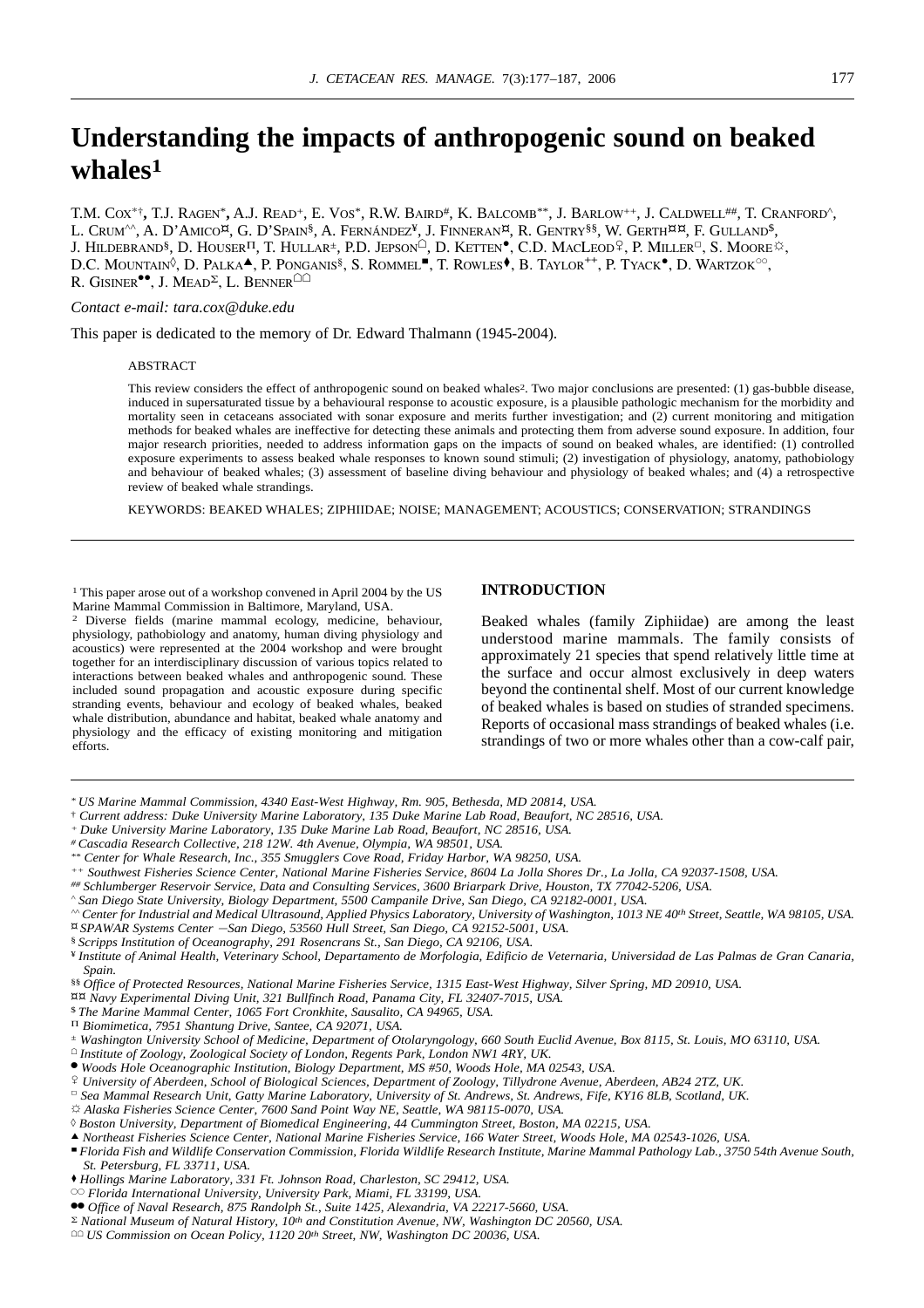Geraci and Lounsbury, 1993) date back to at least the early 1800s. Since 1960, however, 41 'mass' strandings of Cuvier's beaked whales (*Ziphius cavirostris*) have been reported worldwide (Brownell *et al.*, 2004; Taylor *et al.*, 2004). Furthermore, these probably represent only a small proportion of all beaked whale strandings. Some of these recent mass strandings were concurrent with naval manoeuvres and the use of active sonar (Frantzis, 1998<sup>3</sup>; Anon., 2001; Jepson *et al.*, 2003). The overall pattern of strandings has raised concerns that certain sounds from sonar could directly or indirectly result in the death or injury of beaked whales, particularly Cuvier's beaked whales. Additional concerns have been raised that sounds from seismic surveys might have similar effects (Taylor *et al.*, 2004).

# **Recent stranding events**

Several recent mass strandings have led to suggestions that exposure to anthropogenic sounds negatively affects beaked whales. The temporal and spatial association of mass strandings of beaked whales and offshore naval manoeuvres was first noted in 1991 (Simmonds and Lopez-Jurado, 1991). Since then, a series of 'atypical' (Frantzis, 1998) beaked whale strandings, temporally (within hours or days) and spatially (less than 50km) associated with naval manoeuvres, have been better documented and are briefly summarised below. These strandings lend further support to the hypothesis that exposure to certain anthropogenic sounds may harm these animals.

# *Greece, May 1996*

Frantzis (1998) reported an 'atypical' mass stranding of 12 Cuvier's beaked whales on the coast of Greece that was associated with acoustic trials by vessels from the North Atlantic Treaty Organisation (NATO). He was the first to hypothesise that these strandings were related to exposure to low-frequency military sonar. However, the sonar in question produced both low- and mid-frequency signals (600Hz, 228dB Sound Pressure Level (SPL) (re:  $1\mu$ Pa at 1m Root Mean Square (RMS))4, 3kHz, 226dB SPL, D'Amico and Verboom, 1998). Frantzis's hypothesis prompted an indepth analysis of the acoustic activity during the naval exercises, the nature of the strandings and the possibility that the acoustic source was related to the strandings (D'Amico and Verboom, 1998). Since full necropsies had not been conducted and no gross or histological abnormalities were noted, the cause of the strandings could not be determined unequivocally (D'Amico and Verboom, 1998). The analyses thus provided some support but no clear evidence for the hypothesised cause-and-effect relationship of sonar operations and strandings.

# *Bahamas, March 2000*

When multiple beaked whales atypically stranded in the Bahamas in March 2000, researchers were aware of the possible link to anthropogenic sound sources and thus facilitated a more comprehensive examination of the dead animals. However, in most cases, analyses were performed on decomposed carcasses or tissues. Seventeen cetaceans (one spotted dolphin, *Stenella frontalis*, nine Cuvier's beaked whales, three Blainville's beaked whales, *Mesoplodon densirostris*, two minke whales, *Balaenoptera acutorostrata* and two unidentified beaked whales) stranded on 15-16 March 2000 on beaches of the Bahamas Islands. Eight beaked whales were returned to the water alive and one dead specimen was not readily accessible for necropsy. As a result, only five of the stranded beaked whales were examined *post mortem* and only two of these were marginally fresh enough to allow a more detailed pathological analysis of lesions. Initial gross necropsy of these five beaked whales indicated that the animals were in good body condition and that none presented any gross indication of debilitating infectious disease. Computerised tomography of two animals and detailed dissection of five heads indicated subarachnoid haemorrhages in the temporal region and haemorrhage in the cochlear duct of two of the animals. The *post mortem* time to examination varied from hours to several days, unfortunately compromising these analyses. The interim report of the investigation concluded that these findings were consistent with acoustic or impulse injuries that resulted in the animals stranding. The gross and histopathological evidence indicated cardiovascular collapse, which is often associated with other signs of extreme physiological stress observed in live, beachstranded marine mammals (i.e. hyperthermia, high endogenous catecholamine release; Anon., 2001; see also Balcomb and Claridge, 2001). The role of intracranial and acoustic fat injuries in the strandings and mortalities was not clear. Analysis of acoustic sources used in the Bahamas naval exercises revealed that four of five ships were using mid-frequency sonar (AN/SQS-53C: 2.6-3.3kHz, ~235dB SPL, AN/SQS-56: 6.8, 7.5 and 8.2kHz, ~223dB SPL; Anon., 2001). The final report of the joint US National Oceanographic and Atmospheric Administration (NOAA) and US Navy investigation into the stranding event, including the full suite of pathological investigations is still pending. The event raised the question of whether the midfrequency component of the sonar in Greece in 1996 was implicated in the stranding, rather than the low-frequency component proposed by Frantzis (1998).

### *Madeira, May 2000*

The stranding in the Bahamas was soon followed by another atypical mass stranding of Cuvier's beaked whales in the Madeira Islands. Between 10 and 14 May 2000, three Cuvier's beaked whales stranded on two islands in the Madeira archipelago. NATO naval exercises involving multiple ships occurred concurrently with these strandings, although NATO has thus far been unwilling to provide information on the sonar activity during their exercises. Only one of the stranded animals was marginally fresh enough for a full necropsy (24 hours post-stranding). The necropsy revealed evidence of haemorrhage and congestion in the right lung and both kidneys (Freitas, 2004), as well as evidence of intracochlear and intracranial haemorrhage similar to that observed in the Bahamas beaked whales (D. Ketten, unpublished data).

# *Canary Islands, September 2002*

In September 2002, a beaked whale stranding event occurred in the Canary Islands. On 24 September, 14 beaked whales (7 Cuvier's beaked whales, 3 Blainville's beaked whales, 1 Gervais' beaked whale, *M. europeaus*, and 3 unidentified beaked whales) stranded on the beaches of Fuerteventura and Lanzarote Islands, close to the site of an international naval exercise (called Neo-Tapon 2002) held that same day. The first strandings began about four hours after the onset of the use of mid-frequency sonar activity (3-

<sup>3</sup> Frantzis (1998) cited the following references: Robinson *et al.* (1983); Miyazaki (1989); Simmonds and Lopez-Jurado (1991) and Tortonese (1963).

<sup>4</sup> Unless otherwise noted, all SPL values are RMS pressures referenced to  $1\mu$ Pa at 1m.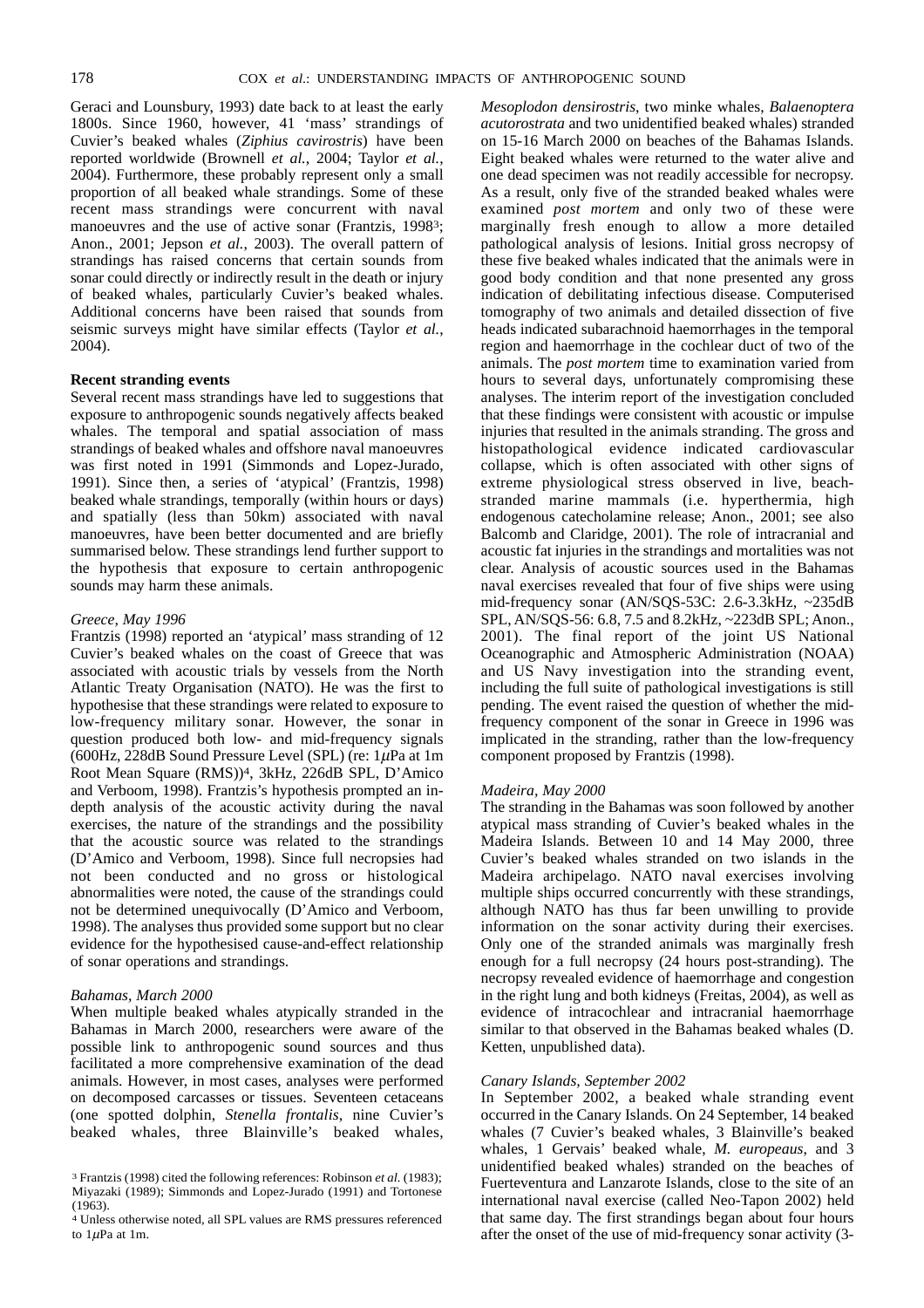10kHz, D'Spain *et al.*, 2006; Jepson *et al*., 2003). Seven whales (1 female Blainville's beaked whale, 1 female Gervais' beaked whale and 5 male Cuvier's beaked whales) are known to have died that day (Fernández *et al.*, 2005). The remaining seven live whales were returned to deeper waters. Over the next three days, three male and one female Cuvier's beaked whales were found dead and a carcass of an unidentified beaked whale was seen floating offshore. A total of nine Cuvier's beaked whales, one Blainville's beaked whale and one Gervais' beaked whale were examined post mortem and studied histopathologically (one Cuvier's beaked whale carcass was lost to the tide). No inflammatory or neoplastic processes were noted grossly or histologically and no pathogens (e.g. protozoa, bacteria and viruses, including morbillivirus) were identified. Stomach contents were examined in seven animals and six of them had recently eaten, possibly indicating that the event(s) leading to their deaths had had a relatively sudden onset (Fernández *et al.*, 2005). Macroscopic examination revealed that the whales had severe, diffuse congestion and haemorrhages, especially in the fat in the jaw, around the ears, in the brain (e.g. multifocal subarachnoid haemorrhages) and in the kidneys (Fernandez, 2004; Fernandez *et al.*, 2004). Gas bubble-associated lesions were observed in the vessels and parenchyma (white matter) of the brain, lungs, subcapsular kidney veins and liver; fat emboli were observed in epidural veins, liver sinusoids, lymph nodes and lungs (Jepson *et al.*, 2003; Fernandez, 2004; Fernandez *et al.*, 2004; 2005). After the event, researchers from the Canary Islands examined past stranding records and found reports of eight other strandings of beaked whales in the Canaries since 1985, at least five of which coincided with naval activities offshore (Martín *et al.*, 2004).

### *Gulf of California, September 2002*

In September 2002, marine mammal researchers vacationing in the Gulf of California, Mexico discovered two recently deceased Cuvier's beaked whales on an uninhabited island. They were not equipped to conduct necropsies and in an attempt to contact local researchers, found that a research vessel had been conducting seismic surveys approximately 22km offshore at the time that the strandings occurred (Taylor *et al.*, 2004). The survey vessel was using three acoustic sources: (1) seismic air guns (5- 500Hz, 259dB re:  $1\mu$ Pa Peak to Peak (p-p); Federal Register, 2003); (2) sub-bottom profiler (3.5kHz, 200dB SPL; Federal Register, 2004); and (3) multi-beam sonar (15.5kHz, 237dB SPL; Federal Register, 2003). Whether or not this survey caused the beaked whales to strand has been a matter of debate because of the small number of animals involved and a lack of knowledge regarding the temporal and spatial correlation between the animals and the sound source. This stranding underlines the uncertainty regarding which sound sources or combinations of sound sources may cause beaked whales to strand.

Although some of these stranding events have been reviewed in government reports or conference proceedings (e.g. Anon., 2001; Evans and Miller, 2004), many questions remain. Specifically, the mechanisms by which beaked whales are affected by sound remain unknown. A better understanding of these mechanisms will facilitate management and mitigation of sound effects on beaked whales. As a result, in April 2004, the United States Marine Mammal Commission (MMC) convened a workshop of thirty-one scientists from a diverse range of relevant disciplines (e.g. human diving physiology and medicine, marine mammal ecology, marine mammal anatomy and physiology, veterinary medicine and acoustics) to explore issues related to the vulnerability of beaked whales to anthropogenic sound. The purpose of the workshop was to (1) assess the current knowledge of beaked whale biology and ecology and recent beaked whale mass stranding events; (2) identify and characterise factors that may have caused the strandings; (3) identify ways to more adequately investigate possible cause and effect relationships; and (4) review the efficacy of existing monitoring and mitigation methods. This paper arose out of the discussions at that workshop.

# **OVERVIEW OF RECENT FINDINGS**

A number of scientists have prepared papers describing acoustic activities and propagation characteristics during some stranding events, beaked whale biology including behaviour and ecology, distribution, abundance, anatomy and physiology and mitigation and management (Barlow and Gisiner, 2006; Barlow *et al.*, 2006; D'Spain *et al.*, 2006; Ferguson *et al.*, 2006; MacLeod and D'Amico, 2006; MacLeod *et al.*, 2006 and Rommel *et al.*, 2006). These are briefly summarised here and where appropriate, we have made some general recommendations for further research topics.

### **Acoustic characteristics**

D'Spain *et al.* (2006) described the acoustic sources and propagation parameters associated with several of the stranding events: Greece, 1996, the Bahamas, 2000 and the Canary Islands, 2002. The authors found that these three events shared three common features. One common environmental feature was deep water close to land (e.g. offshore canyons). Whether this feature influenced beaked whale distribution (e.g. species that stranded prefer this habitat), accentuated the effects of the sounds through reflection and reverberation from the bathymetry and/or acted in some other way is not clear. A second environmental feature common to all three events was the presence of an acoustic waveguide (see D'Spain *et al.*, 2006 for more details). Thirdly, the authors noted common transmission characteristics, including periodic sequences of transient pulses (i.e. rapid onset and decay times) generated at depths shallower than 10m (in the Bahamas and Canaries) by sound sources moving at speeds of  $2.6m s^{-1}$  or more during source operation (see table 1 in D'Spain *et al.*, 2006 for more details).

The sound sources in use during the Gulf of California stranding event in September 2002 included both a subbottom profiler and multi-beam sonar system (Table 1). Air guns can neither be confirmed nor ruled out as a cause of these strandings and retrospective analyses are needed to investigate the possible role of these other sound sources in the stranding event.

It is not yet clear whether high-intensity sound sources alone are sufficient to trigger beaked whale strandings, or whether certain acoustic, biological or environmental characteristics must co-occur with these stimuli. A more complete understanding of the source characteristics and propagation of anthropogenic sounds associated with beaked whale strandings would be extremely useful in predicting and preventing future incidents of this nature, but it is often difficult to obtain such specific information, which may be sensitive for many of the parties involved.

Based on the available data, we recommend research to: (1) identify key characteristics of sound (e.g. frequency, amplitude, energy, directional transmission pattern, use of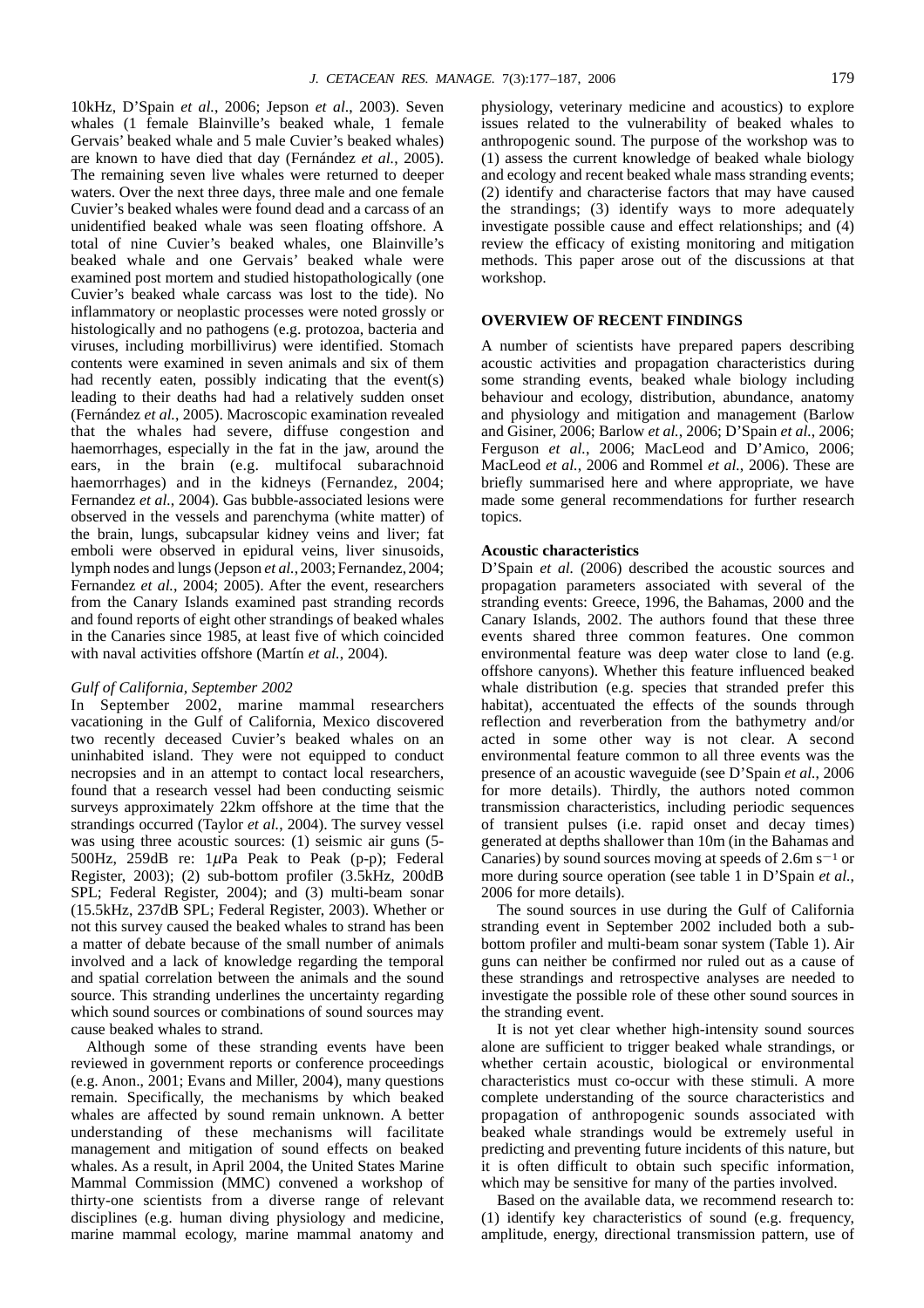arrays vs. single sources, etc.) that may affect beaked whales; (2) identify characteristics of anthropogenic sounds associated with historic stranding events; (3) estimate the possible range of sound levels the animals received prior to stranding; (4) characterise environmental parameters that influence sound propagation and model site-specific sound propagation (on *post hoc* and predictive basis), especially where detailed environmental data are not immediately available; and (5) measure the behavioural responses of beaked whales in the presence of sound.

# **Behaviour and ecology**

MacLeod and D'Amico (2006) reviewed the behaviour and ecology of beaked whales and their relevance to the impacts of sound on beaked whales. Specifically, they reviewed beaked whale social structure, life history, ecology, sound production and function and the characteristics of their habitat. Multiple strandings of beaked whales that occur concurrently with sound-generating anthropogenic activities often include a large proportion of immature and juvenile animals. However, it is not known whether juveniles are disproportionately affected, the age structure observed in the strandings is representative of that in beaked whale populations, or the strandings indicate geographic separation of demographic groups. If juveniles are disproportionately affected, it might suggest a relationship between the dimensions of some part of the anatomy and the wavelength of the sound involved or, alternatively, an agespecific behavioural response.

Recent tagging data from Cuvier's and Blainville's beaked whales from the Mediterranean Sea and Canary Islands (Tyack, unpub. data) have revealed several notable features of their dive profiles: (1) dives to depths near 2km and lasting nearly 1.5hrs; (2) slow ascent rates; and (3) a series of 'bounce' dives to 100-400m between the deeper, longer dives. The implications of this dive pattern are discussed below. We recommend a combination of short- (hours to days) and long-term studies (weeks to months) on the behaviour of beaked whales using multiple methods (e.g. D-tags which measure received sound levels as well as other movement data, time-depth recorders and visual observations) to better describe 'normal' behaviour.

# **Distribution, abundance and habitat**

Barlow *et al.* (2006), Ferguson *et al.* (2006) and MacLeod *et al.* (2006) reviewed global distributions and abundance of beaked whales. Our understanding of the distribution of many beaked whales is very limited and based primarily on observations of strandings and a limited number of at-sea sightings. The identification of important habitat is generally compromised by insufficient and inconsistent observation effort. It is clear that research effort must focus on: (1) population structure, possibly using genetic data from archived samples (bone, skin, etc.) housed in museums and other collections around the world; and (2) population distributions.

Estimates of abundance and density are hindered by the typical surfacing behaviour of beaked whales at sea: their blows are generally not visible, they have low surfacing profiles and they spend the majority of their time at depth (Hooker and Baird, 1999; Baird *et al.*, 2004; Barlow and Gisiner, 2006). In addition, beaked whales tagged by Johnson *et al.* (2004) vocalised only when they were deeper than 200m, an observation that has important implications for passive acoustic monitoring. The importance of identifying, classifying and understanding vocalisations of beaked whales and the potential utility of passive acoustic monitoring must be noted. For such monitoring to be effective, future research must (1) develop and test detection algorithms; (2) ground-truth detection methods by coupling visual and passive acoustic studies and by monitoring vocalisations in areas for which there are good density estimates; and (3) investigate the behavioural context of vocalisations. In addition, it is important that effort be expended on: (1) estimation of abundance and densities of beaked whale species, especially in those areas where sound-producing activities are planned or regularly carried out; (2) systematic surveys that include oceanographic data to help identify key habitat characteristics; and (3) increase understanding of movement patterns via multiple methods (e.g. telemetry).

An improved understanding of basic beaked whale biology will advance the potential for predictive habitat modelling and may help managers and sound-producers predict which areas support high densities of beaked whales

| Acoustic characteristics of sound sources and propagation during stranding events. |                        |                                          |                         |                    |
|------------------------------------------------------------------------------------|------------------------|------------------------------------------|-------------------------|--------------------|
| Name                                                                               | Centre frequency       | <b>SPL</b>                               | Beam direction          | Model propagation? |
| Greece <sup>1</sup> , May 1996                                                     |                        |                                          |                         |                    |
| <b>TVDS</b>                                                                        | 600Hz                  | 228dB re: $1\mu$ Pa at $1m$ (RMS)        | Horizontal              | Yes                |
| <b>TVDS</b>                                                                        | 3kHz                   | 226dB re: $1\mu$ Pa at $1\text{m}$ (RMS) | Horizontal              | Yes                |
| Bahamas <sup>2</sup> , March 2000                                                  |                        |                                          |                         |                    |
| AN/SOS 53C                                                                         | 2.6kHz; 3.3kHz         | $\sim$ 235dB re: 1µPa at 1m (RMS)        | 3° down from horizontal | Yes                |
| AN/SOS 56                                                                          | 6.8kHz; 7.5kHz; 8.2kHz | 223dB re: $1\mu$ Pa at $1\text{m}$ (RMS) | Horizontal              | Yes                |
| Madeira, May 2000                                                                  |                        |                                          |                         |                    |
| Unknown                                                                            | Unknown                | Unknown                                  | Unknown                 | Unknown            |
| <b>Canary Islands, September 2002</b>                                              |                        |                                          |                         |                    |
| Unknown                                                                            | Unknown                | Unknown                                  | Unknown                 | Unknown            |
| <b>Gulf of California, September 2002</b>                                          |                        |                                          |                         |                    |
| Air $gun3$                                                                         | <b>Broadband</b>       | 236-262dB re: $1\mu$ Pa at $1m(p-p)$     | Vertical                | No.                |
| Multi-beam sonar <sup>4</sup>                                                      | 15.5kHz                | 237dB re: $1\mu$ Pa at $1m$ (RMS)        | Omnidirectional         | No.                |
| Sub-bottom profiler <sup>3</sup>                                                   | 3.5kHz                 | $204dB$ re: $1\mu Pa$ at $1m$ (RMS)      | Vertical                | N <sub>o</sub>     |

Table 1

Sources: <sup>1</sup>D'Amico and Verboom (1998); <sup>2</sup>Anon. (2001); <sup>3</sup>Federal Register (2003); <sup>4</sup>Federal Register (2004). For more details, please see D'Spain et al.  $(2006)$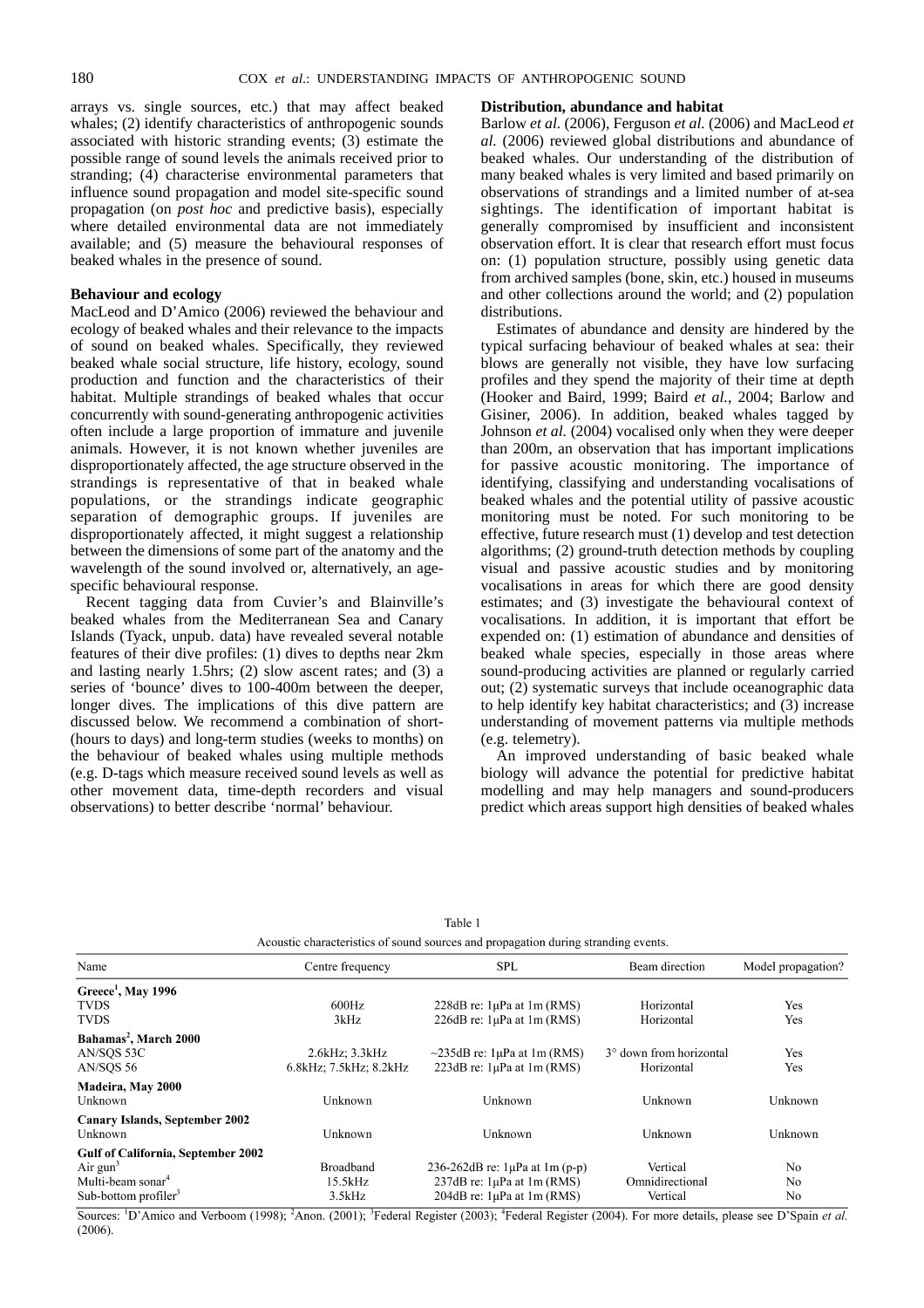and how this density may vary with season. However, we advocate a cautious approach when applying habitat models to regions that have not been thoroughly studied (i.e. extrapolating behaviour or habitat usage from one area to another) due, for example, to documented differences between known high density areas of beaked whales in different ocean basins (Barlow *et al.*, 2006; Ferguson *et al.*, 2006).

# **Anatomy and physiology**

Rommel *et al.* (2006) reviewed the limited information available on anatomy and physiology of beaked whales. Given the scarce knowledge and the important conservation and mitigation implications, it is important that much more research be conducted on the anatomy and physiology of beaked whales, as well as the pathological changes caused by exposure to sound. We agree that emerging evidence supports the hypotheses that: (1) normal beaked whale diving patterns may lead to chronic tissue accumulation of nitrogen; and (2) chronic tissue accumulation of nitrogen may make beaked whales particularly vulnerable to diving related pathologies when their diving patterns are disrupted by exposure to intense sound. Research is needed in two key areas to further evaluate these hypotheses: (1) the factors contributing to nitrogen supersaturation, including normal and acoustically altered dive profiles and the depth at which complete lung collapse occurs; and (2) the potential for *in vivo* bubble nucleation and/or growth within tissues as a result of exposure to sound and/or disruption of normal diving patterns. In addition, the following are required: (1) better descriptions of normal gross and normal microscopic anatomies of healthy beaked whales (e.g. from incidental fishery takes and from 'normal' strandings); (2) investigations of the direct impacts of sound on tissues (*ex vivo*) presumed to be most susceptible to anthropogenic sound; (3) better descriptions of pathological changes in stranded beaked whales exposed to sound; (4) standardisation of gross and histopathological examination protocols for all beaked whale strandings, with special emphasis on the occurrence of gas and fat emboli and methods to prevent introduction of gas emboli during necropsies; (5) better descriptions of blood flow patterns in the vicinity of tissues potentially sensitive to sound; and (6) better descriptions of the anatomy and function of tissues and organs involved in hearing in beaked whales.

Comparative studies involving multiple beaked whale species and surrogate species (e.g. *Kogia*) may be useful. However, caution is required when extrapolating from other species to beaked whales. We therefore believe that when feasible, attempts should be made to rehabilitate live stranded beaked whales to provide opportunities for research not possible or more difficult with animals in the wild. However, it should be noted that an animal being held in rehabilitation will not experience the physiological challenges or adaptations associated with diving to depths of more than 500m; clearly observations made of a sick animal at the surface must be interpreted with caution.

# **Monitoring and mitigation**

Barlow and Gisiner (2006) discussed the effectiveness of current monitoring and mitigation practices and described promising new tools for improving monitoring and mitigation in the near future. Current monitoring often involves a single observer using low-power  $(7\times)$  binoculars searching for beaked whales and other marine mammals in all sea states during both day and night. Although it has been suggested that monitoring after dark may be aided with recent night-vision technologies, this would require appropriate testing before being considered practical. Barlow and Gisiner (2006) provided a crude estimate that the visual methods currently employed may result in as little as a 1-2% chance of detecting beaked whales (the actual value will vary considerably depending on *inter alia* sea state and experience of observers). The present authors concur that these methods are ineffective in appreciably reducing interactions between beaked whales and potentially hazardous sound sources. Even using current best practices in visual surveys, such as those employed in line-transect abundance surveys with highly experienced observers, the probabilities of detecting beaked whales are 20-50% at best (Barlow and Gisiner, 2006). Passive acoustic sensors have not been used as part of beaked whale noise risk mitigation because little was known about their vocal behaviour. Recent data (Johnson *et al.*, 2004) indicate that passive acoustics may increase the probability of detecting beaked whales when the sensors are deployed at greater than 200m depth. However, any use of passive acoustic sensors at the surface must be tested carefully before being considered appropriate; it is possible beaked whales do not echolocate at shallower depths (Johnson *et al.*, 2004; Zimmer *et al.*, 2005). Other new sensing technologies such as active acoustics and radar have also not yet been tested sufficiently to assess their potential for detecting beaked whales.

Both long- and short-term research projects would help to better assess and mitigate the effects of anthropogenic sound on beaked whales. Important long-term studies include: (1) descriptions of population structure; (2) assessment of distribution and abundance for stocks and species; (3) development and testing of habitat use models; (4) assessment of population trends in local areas (e.g. in Abaco, Bahamas); and (5) systematic collection of information from live stranded and dead beaked whales. These studies would help to better identify sites of known or likely beaked whale occurrence, enable better assessment of the likely effects on individuals and populations from a given sound regime and lead to improved understanding of the clinical signs and pathologies of sound exposure. We also recommend the following short-term strategies: (1) detect and evaluate impacts of anthropogenic sound activities on beaked whales whenever a potential incident that may be a result of sound occurs; (2) conduct surveys for strandings and/or floating carcasses during and after anthropogenic sound activities; (3) determine the probability of detecting a floating carcass; (4) determine whether beaked whales avoid or approach vessels; and (5) incorporate behavioural reactions of beaked whales to anthropogenic sources of sound into monitoring measures.

# **POTENTIAL MECHANISMS**

Although a number of beaked whale stranding events coincided with naval activities and active sonar use (e.g. Simmonds and Lopez-Jurado, 1991; Frantzis, 1998; Anon., 2001; Jepson *et al.*, 2003), the mechanism(s) by which sonar may lead to stranding and sometimes the death of beaked whales is not well understood. Determining such mechanisms is not only of scientific interest, but important in terms of mitigation. If, for example, the primary cause of strandings is a behavioural response in which whales avoid sound by moving into shallow water, then perhaps only those sound producing activities in close proximity to land need to be managed. Similarly, if these events resulted from abnormal acoustic propagation due to unusual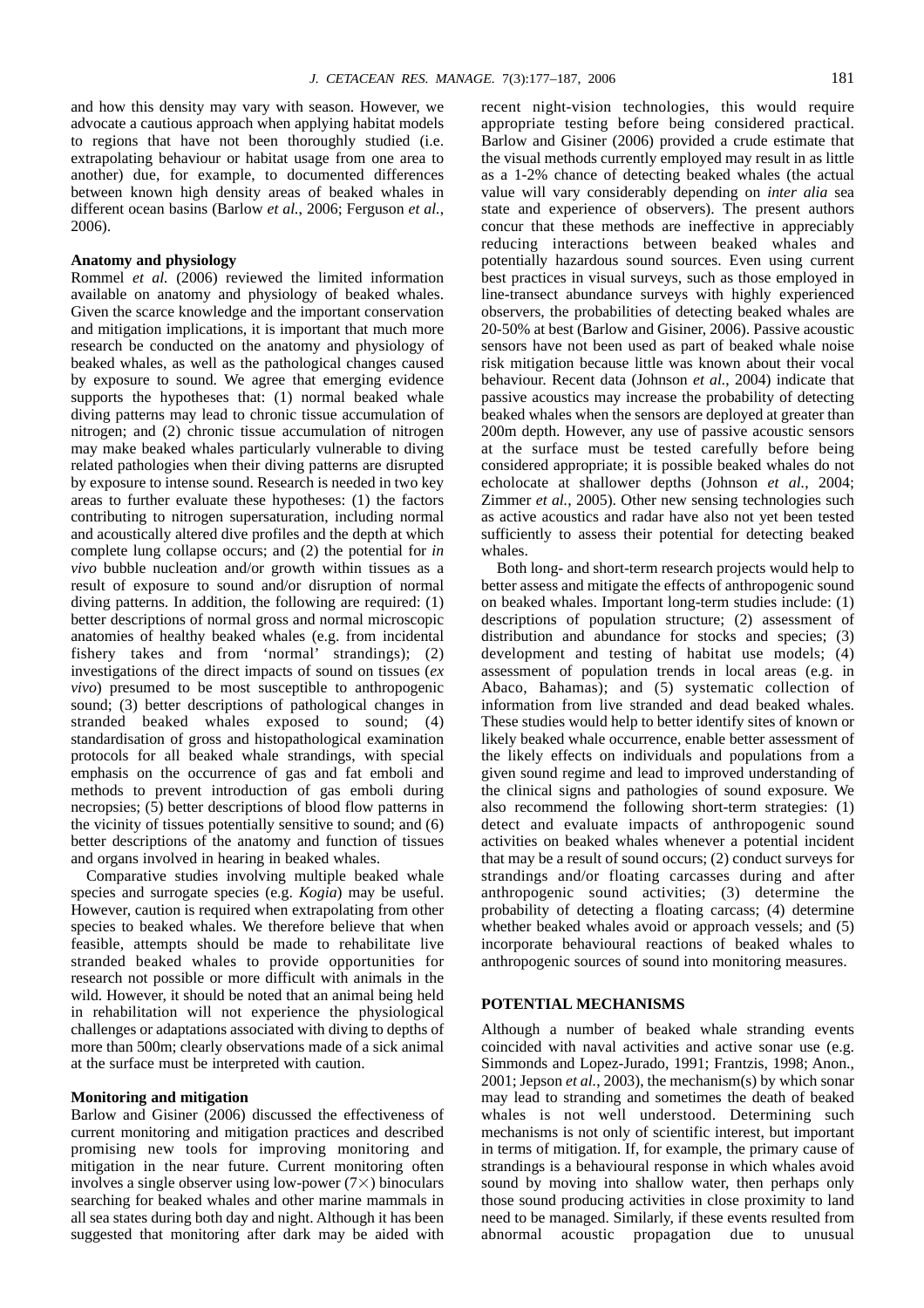environmental conditions (e.g. waveguides – D'Spain *et al.*, 2006), then producers of sound need to monitor environmental conditions prior to introducing sound and mitigate when certain conditions occur. However, the available evidence is not currently sufficient to reach such conclusions.

Several possible mechanistic pathways through which sonar may lead to stranding and/or death of beaked whales are shown in Fig. 1. The first potential pathway entails a behavioural response to sound that leads directly to stranding, such as swimming away from a sound into shallow water. An alternative scenario involves a behavioural response leading to tissue damage. Such responses could include: a change in dive profile; staying at depth longer than normal; or remaining at the surface longer than normal. All of these responses could contribute to gas bubble formation, hypoxia, cardiac arrhythmia, hypertensive haemorrhage or other forms of trauma. Another pathway is through a physiological change such as a vestibular response leading to a behavioural change or stress induced hemorrhagic diathesis leading to tissue damage. Finally, beaked whales might also experience tissue damage directly from sound exposure, such as through acoustically mediated bubble formation and growth or acoustic resonance of tissues. Each of these potential mechanisms is described in detail below and at present it is not possible to rule out any of these.



Fig. 1. Potential mechanistic pathways by which beaked whales are affected by sonar. Whereas we are unable to eliminate any pathways as implausible given current data, most of our discussions focus on the left side (shaded boxes) of the diagram. Note that death will not necessarily be the end result of sonar exposure in every case and that behavioural change, physiological change, primary tissue damage, secondary tissue damage, or stranding may occur without leading to death. This figure is intended to outline potential mechanisms of only those exposures which do lead to observed effect.

# **Behavioural response**

Beaked whales may respond to sound by changing their behaviour, which could lead to a stranding event prior to the onset of physical trauma (Fig. 1, left). For example, in areas where deep waters occur in close proximity to shallow waters (e.g. 'canyon areas' of the Bahamas, oceanic islands), beaked whales may swim into shallow waters to avoid certain sounds and could strand if they are unable to navigate back to deeper waters. The end result of stranding may be that animals swim away, are pushed off, or die of hyperthermia or other stress-related causes resulting from the actual stranding. Evidence that some of the stranded beaked whales in the Bahamas succumbed to cardiovascular collapse due to hyperthermia (Anon., 2001) is consistent with this mechanism, although the final pathology report for this stranding event is still pending and the proposed mechanism does not account for some of the trauma observed in that event (e.g. subarachnoid haemorrhage). The array of pathologies (Anon., 2001; Fernandez, 2004) observed in the beaked whales from the Bahamas and Canary Islands mass stranding in 2002 suggest injuries in addition to those typical of the physical effects of stranding itself.

### **Behavioural response leading to tissue damage**

Acoustically induced behavioural responses may lead to tissue damage prior to stranding. Such responses may include altered dive profiles, remaining at the surface for prolonged periods or remaining at depth. Physiological responses could include hypoxia (from longer than normal time at depth or increased energy or oxygen use at a given time) or elevated nitrogen supersaturation of tissues, leading to formation of gas bubbles (from altered dive profiles).

One potential mechanism that deserves particular consideration is an acoustically induced behavioural change (dive response) that leads to formation of significant gas bubbles, which damage multiple organs or interfere with normal physiological function. Such a mechanism would be similar to decompression sickness in human divers and would have two parts: a dive response precipitating adverse gas bubble formation and pathology. Because many species of marine mammals make repetitive and prolonged dives to great depths, it has long been assumed that marine mammals have evolved physiological mechanisms to protect against the effects of rapid and repeated decompressions. To date, two physiological adaptations have been identified that may afford protection against nitrogen gas supersaturation: lung alveolar collapse at depths of 20-70m and 'elective circulation' involving vasoconstriction to the peripheral circulation during diving (Kooyman *et al.*, 1972; Ridgway and Howard, 1979; Zapol *et al.*, 1979; Davis *et al.*, 1983). However, Ridgway and Howard (1979), the only researchers who have assessed nitrogen gas accumulation in a diving cetacean, trained bottlenose dolphins (*Tursiops truncatus*) to dive repeatedly to 100m and found that the muscle of the dolphin was substantially supersaturated with nitrogen gas. From nitrogen washout curves, they estimated that this species experienced lung collapse at approximately 70m of depth, thus making it susceptible to nitrogen gas accumulation when making repetitive dives shallower than 70m. Houser *et al.* (2001) used the data from Ridgway and Howard (1979) to model the accumulation of nitrogen gas within the muscle tissue of other marine mammal species. The model was limited in that it necessarily assumed similar depths of lung collapse for all cetaceans and that exchange of nitrogen gas between tissue compartments ceased below the depth of lung collapse. The model predicted that those cetaceans that dive deep and have slow ascent/descent speeds would have tissues that are more supersaturated with nitrogen gas than other marine mammals. While the predictions for beaked whales were in excess of 300% supersaturation at the surface, this should be viewed cautiously because of the limitations of the model used and the problems of using extrapolations from other species.

Dive profiles of three species (Cuvier's and Blainville's beaked whales and bottlenosed whales, *Hyperoodon ampullatus*; Hooker and Baird, 1999; P. Tyack, unpub. data) suggest that at least some species of beaked whales have dive profiles not previously observed in other marine mammals. These led to the suggestion that some beaked whales may chronically accumulate nitrogen in a manner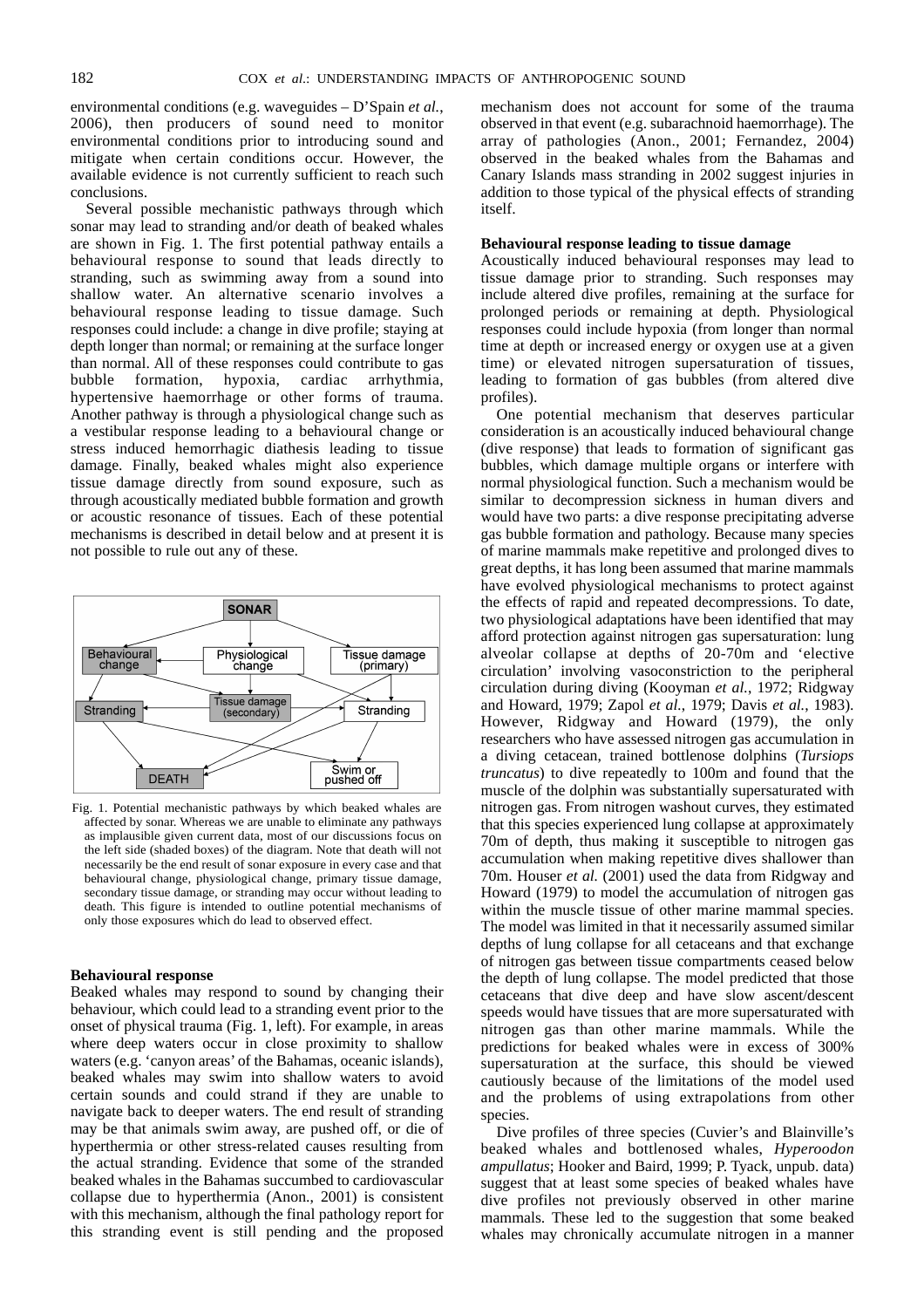not dissimilar to human 'saturation divers'. The critical components of this dive sequence include: (1) very deep and long foraging dives (to as deep as 2km and lasting as long as 90mins); (2) relatively slow, controlled ascents, followed by (3) a series of 'bounce' dives to between 100-400m depth (Hooker and Baird, 1999; P. Tyack, unpub. data). Thus, if any part of this dive sequence was affected by a behavioural response to sound (e.g. extended time at surface without the requisite bounce dives), it could induce excessive levels of nitrogen supersaturation in tissues, driving gas bubble and emboli formation in a manner similar to decompression sickness in humans.

It is clear that long-term studies on the behaviour of beaked whales to better define a baseline of 'normal' behaviour are needed. Obtaining baseline dive profiles via several methods over extended periods (e.g. D-tags, timedepth recorders) is especially important. We unanimously agree that highest priority should be given to designing controlled-exposure experiments to investigate the responses of beaked whales to anthropogenic sounds. Nowacek *et al.* (2004) conducted a controlled exposure experiment in northern right whales (*Eubalaena glacialis*) responding to a novel alerting stimulus. This study demonstrated that whales responded to stimuli at received sound levels as low as 133dB (re:  $1\mu$ Pa), with an immediate ascent followed by an extended surfacing interval. It was hypothesised that abnormal changes in dive behaviour in beaked whales could precipitate pathologic bubble formation in tissues. By applying innovative technology, researchers can further investigate behavioural responses and begin to examine physiological responses to sound. Designing exposure studies that are acceptable from both a scientific and animal welfare perspective is difficult. We recommend that the best way to design such experiments is through a workshop of appropriate experts.

Determining whether beaked whales are susceptible to developing gas bubbles due to changes in behaviour or physiological condition may prove to be even more difficult. To date, while there is no evidence of *in vivo* bubble formation in any marine mammals (but see Jepson *et al.*, 2003; 2005; Fernandez *et al.*, 2004), it is also true that no studies have been conducted to specifically look for the formation of intravascular bubbles during or following repetitive diving. Although it is possible to conduct such studies with shallow diving species such as bottlenose dolphins, until such work is conducted with deep-diving species such as beaked whales, it will not be possible to gain an insight into this possibility. As noted above, marine mammals have long been thought to have evolved anatomical, physiological and possibly behavioural adaptations to their marine environment to mitigate the risk of bubble formation (e.g. Harrison and Tomlinson, 1956; Ridgway and Howard, 1979; 1982; Falke *et al.*, 1985; Ponganis *et al.*, 2003). Despite these adaptations, recent theoretical and pathological evidence suggests that cetaceans can produce *in vivo* bubbles or experience tissue injury as a result (Jepson *et al.*, 2003; 2005; Fernandez *et al.*, 2004; 2005). These data and interpretations are the subject of continuing scientific debate (Fernandez *et al.*, 2004; Piantadosi and Thalmann, 2004).

Modelling predictions (Houser *et al.*, 2001) support the hypothesis that beaked whale tissues could be greater than 300% saturated with nitrogen. *Post mortem* evidence of acute and chronic gas emboli-associated lesions in liver, kidney, spleen, and lymph nodes of eight dolphins, one harbour porpoise (*Phocoena phocoena*) and one Blainville's beaked whale that stranded in the United Kingdom (Jepson *et al.*, 2003; 2005) also support this hypothesis. In addition, gas and fat emboli and widely disseminated microvascular haemorrhages were found in ten beaked whales examined in the Canary Islands mass strandings event in September 2002 (Jepson *et al.*, 2003; Fernandez *et al.*, 2004; 2005). In humans and experimental animals, such gas and fat emboli released into the venous system and deposited in the pulmonary capillary beds may travel through arterio-venous shunts into the systemic circulation. Prior to, or concomitant with this, respiratory and cardiovascular dysfunctions may occur with a biphasic response at the brain-spinal cord level, an initial, venous embolic obstruction and vasoconstriction, followed by secondary vasodilatation and prolonged (reactive) hyperaemia (Shigeno *et al.*, 1982). This haemodynamic process may explain the widespread cerebral congestion and edema, with spongiosis, intracranial perivascular haemorrhages and subarachnoid and intraventricular haemorrhages described in the beaked whale mass strandings.

A number of areas of research are required to further investigate whether beaked whales are susceptible to gas bubble formation, either as a function of altered behaviour or as the direct impact of sound on existing bubble nuclei. It is important that detailed necropsies are conducted of all freshly dead beaked whales, especially those whose deaths are correlated in both space and time with sound events. These necropsies should be conducted under laboratory procedures with rigorous protocols, e.g. opening the braincase underwater before the head is separated from the body or tying off primary vessels prior to removal, so as to avoid introducing bubbles during the necropsy. A standardised protocol for beaked whale necropsies is being developed to address these needs.

Experimental studies are needed to determine whether marine mammals can develop *in vivo* gas bubbles due to alterations in their dive profiles and to document precise levels of nitrogen supersaturation necessary to invoke such bubble formation. Specifically, ascertaining the onset of lung collapse and its impact on nitrogen gas kinetics is critical to determining what physiological effects any changes in dive profile might have on tissues. In the absence of live beaked whales for such studies, comparative studies could be conducted using marine mammals that are accessible and trainable. Physiological effects in shallow diving cetaceans and deep divers should be compared cautiously as deep divers will experience different physiological demands from environmental conditions at 1- 2km and will likely have different adaptations and responses to those conditions. The depth at which lung collapse occurs is key to any modelling of nitrogen supersaturation because lung collapse prevents gas exchange and nitrogen absorption by the blood. The depth at which the lung collapses might be estimated using bottlenose dolphins with arterial blood sampling and blood nitrogen analyses. These results could then be compared to *post mortem* determination of lung collapse by compression testing of the lungs of a bottlenose dolphin carcass. Comparable results would support the use of *post mortem* testing of beaked whale lungs to determine the depth at which lung collapse occurs in those species. To test the hypothesised scenario that adverse gas bubble formation may result from a change in dive behaviour, it will be necessary to determine whether beaked whale tissues supersaturate with nitrogen and if so, to combine that information with dive profiles and potential changes in dive profiles. The scenario of gas bubble formation secondary to a behavioural response is plausible and merits rigorous investigation.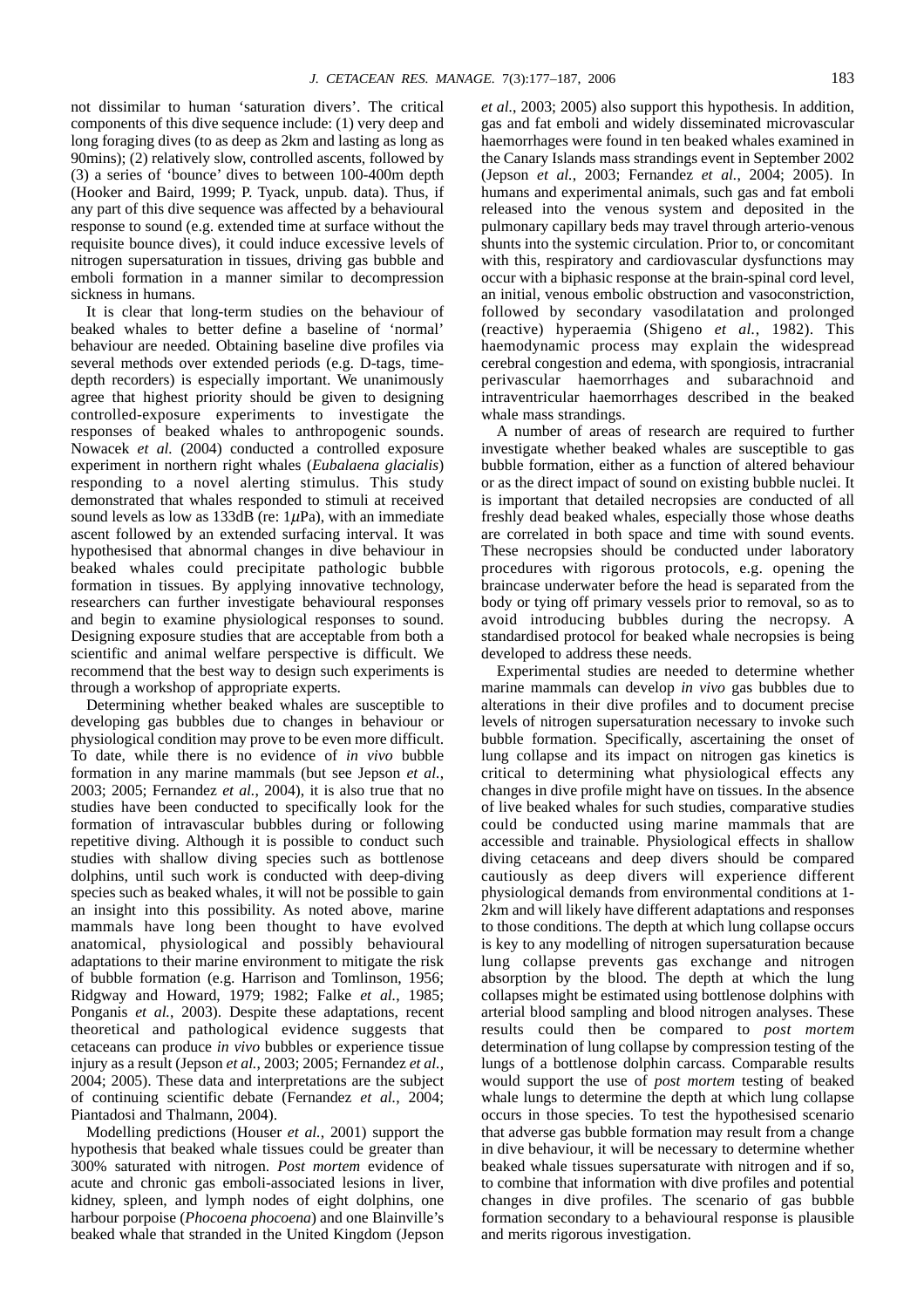# **Physiological change**

#### *Haemorrhagic diathesis*

The Bahamas beaked whale report listed twelve possible causes for the lesions observed and one proposed mechanism was haemorrhagic diathesis (Anon., 2001; 2002). Haemorrhagic diathesis is a tendency to bleed that results from one or more of several conditions, including: (1) depletion of clotting factors (disseminated intravascular coagulation (DIC); (2) a hereditary deficiency in one or more of a suite of blood clotting factors; or (3) platelet dysfunction or thrombocytopenia. Humans with the hereditary deficiency develop haemorrhages in regions similar to those of the beaked whales (i.e. subarachnoid spaces and the inner ear; Palva *et al.*, 1979) and hypertension increases the likelihood of such patients suffering intracranial bleeds (Hart *et al.*, 1995). If beaked whales are subject to haemorrhagic diathesis, stress caused by exposure to sound may cause them to haemorrhage. Similar haemorrhages in human patients can cause headache, nausea and vomiting, confusion, ataxia, dizziness, loss of consciousness and even death (Hart *et al.*, 1995). By analogy, intracranial haemorrhages observed in beaked whales may have resulted in disorientation, a subsequent inability to navigate and eventual stranding (Anon., 2001).

While nothing is known currently about clotting abilities or DIC in beaked whales, a lack of clotting factors has been noted in some cetacean and pinniped species, which may be related to diving adaptations. Northern elephant seals (*Mirounga angustirostris*) have platelets that are less prone to triggering clotting at high pressure, such as at depth (Field *et al.*, 2001) and they are prone to DIC (Gulland *et al.*, 1996). Lack of certain clotting factors, specifically Hageman's factor, Fletcher factor activity and Factor IX, are common to all of the limited number of cetacean species studied to date (Lewis *et al.*, 1969; Robinson, A.J. *et al.*, 1969; Saito *et al.*, 1976). If all cetaceans lack multiple clotting factors, it is not clear why beaked whales exposed to sonar might be more susceptible to the effects of haemorrhage than other species. However, the fact that few other species stranded simultaneously in cases involving sonar may in part be a reflection of differences amongst species' perceptions of an event as stressful, fundamental susceptibilities to stress, or differences in subsequent responses to the event. Future studies are needed on the haematology and physiology of coagulation in beaked whales to determine whether they are predisposed to haemorrhaging. In addition, future studies should investigate differences in behavioural responses of beaked whales to stressful stimuli.

#### *Vestibular response*

Marine mammals could become disoriented due to a vestibular response to sounds. Tullio's phenomenon, or dizziness induced by sound, has long been known of in humans (Tullio, 1929). The peripheral vestibular system of beaked whales may be affected by sound, affecting their ability to navigate. Beaked whales, which are usually found in deep waters, might, if disoriented, move into shallow waters and be unable to navigate back to deeper waters. However, Balcomb and Claridge (2001) observed that when pushed towards deep water, several animals swam away without the characteristic rolling or turning movements typical of animals with vestibular pathology. Furthermore, disorientation can result from a number of phenomena, making it difficult to detect and attribute a vestibular response to sound exposure in the presence of other potentially contributing factors.

**Primary tissue damage leading to behavioural response** Sound may damage tissue directly through acoustically mediated bubble growth or tissue shear. A scientific workshop organised by the US NOAA/National Marine Fisheries Service was held in 2002 to consider the potential for resonant effects of sound to induce tissue injury in cetaceans (Anon., 2002). Modelling of acoustic resonance in lungs of cetaceans and comparative data from other animal systems (e.g. humans, dogs, pigs) suggested that only minimal tissue injury is likely to result from such a mechanism because tissue displacements are minute (Anon., 2002). The only exception is the large excursions of tissue that could occur where two dramatically mismatched tissue boundaries intersect in which there was minimal damping by associated tissues. Discussions also occurred on the possibility of a mechanism of sonar-related tissue injury in cetaceans from acoustically mediated bubble growth, particularly in tissues supersaturated with nitrogen, as may occur towards the end of a dive (Anon., 2002). This concept was primarily based on the work of Crum and Mao (1996) and Houser *et al.* (2001). Crum and Mao (1996) modelled the likelihood of acoustically driven bubble growth in humans and marine mammals by the process of rectified diffusion. The model assumed modest levels of nitrogen tissue (super)saturation and predicted that relatively high sound pressure levels  $(>210dB \text{ re:1µPa})$  would be necessary to induce significant bubble formation in human divers or marine mammals at 300-500Hz. Houser *et al.* (2001) estimated that levels of nitrogen supersaturation in some tissues of some deep-diving species, such as the northern bottlenose whale, could exceed 300% near the surface, raising the possibility that acoustically mediated bubble formation might occur at received sound pressures and sound durations lower than those predicted by Crum and Mao (1996). The workshop therefore recommended that the Crum and Mao model (1996) be used to estimate the threshold sound pressure levels for the higher levels of nitrogen tissue supersaturation predicted to occur from typical beaked whale dive profiles (Anon., 2002).

Isolated porcine liver tissue, polyacrylamide gels and human blood that have been compressed 4-7 atmospheres for 1-3hrs and then decompressed to ambient show extensive bubble development when exposed to high intensity (230dB SPL re: $1\mu$ Pa) ultrasound of 37kHz (Crum *et al.*, 2005). The authors postulated that the underlying mechanism might be destabilisation of pre-existing bubble nuclei by the ultrasound exposure, resulting in bubble growth by static diffusion in supersaturated tissue. Although these experiments demonstrated a possible mechanism by which bubble growth might occur, it did so under conditions that are different from those to which beaked whales may have been exposed during the stranding events. Thus, it is premature to judge acoustically mediated bubble growth as a potential mechanism and we recommend further studies to investigate this possibility. Further exposure studies should be conducted on marine mammal tissues by saturating them, exposing them with frequencies and amplitudes of interest and testing for minimum levels that could result in tissue damage.

#### *Acoustic resonance*

Anon. (2002) also considered the possibility that beaked whales are susceptible to effects of acoustic resonance (see discussion above). Most participants agreed that the best available models indicated that acoustic resonance is highly unlikely in the lungs of beaked whales, but recommended further studies to fully eliminate this hypothesised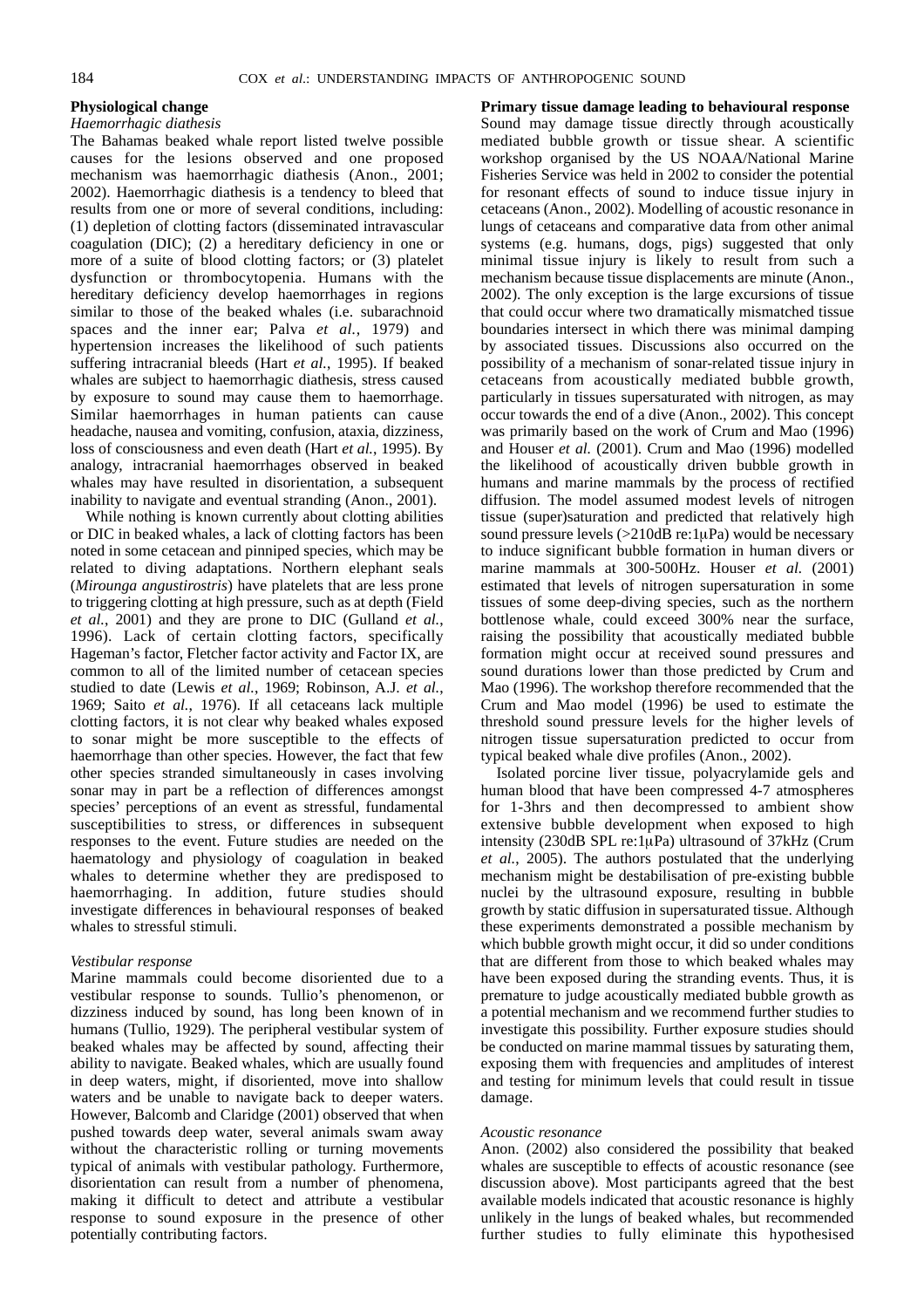mechanism. They did not evaluate the possibility of resonance in other organs or structures and therefore recommended further modelling to determine if those would be susceptible to resonance. Given the full discussion in Anon. (2002), this mechanism is not discussed in depth here. The authors do, however, endorse the three areas of study recommended in Anon. (2002): (1) the possibility of resonance in the lung throughout the dive profile of beaked whales; (2) the potential for other organs or structures to be affected by acoustic resonance (either through modelling or empirical observation); and (3) the possibility that animals experience tissue shear (and determine how such injuries might appear).

# **Primary tissue damage leads to death**

Some of the above mechanisms (i.e. gas bubble disease, haemorrhagic diathesis, acoustic resonance) could lead to lethal tissue damage. For example, the intracranial haemorrhage seen in the Bahamas and Canary Islands animals could have been caused by a stress response and associated haemorrhagic diathesis or bubble formation rupturing local capillaries. Although some of the stranded beaked whales were found dead, it is not clear whether these animals were alive when they first stranded. Several animals in all the events stranded alive and some either swam away or were pushed offshore. Even though their eventual fate is unknown, they did not die immediately. Determining whether sound exposure causes tissue damage that leads directly to death will be difficult and likely will require a process of elimination regarding other possible mechanisms. Testing the hypothesis that death results directly from sound-related tissue damage will be facilitated greatly by access to freshly stranded specimens that have been exposed to sound.

# **EDUCATION AND COORDINATION**

As discussed below, education, communication and coordination will all facilitate the investigation of the effects of sound on beaked whales and mitigation measures to avoid adverse effects.

# **Education**

Greater public outreach and education can be achieved through: (1) improved communication with environmental non-governmental organisations; (2) established links among scientists, the public and local and state policymakers; and (3) increased dissemination of stranding response information to the general public.

# **Co-ordination and communication**

Improved co-ordination and communication is required among: (1) stranding responders to develop an international standardised protocol for necropsy; (2) sound producers, stranding responders and researchers to facilitate planning and preparation prior to sound exposure events and to monitor animal behaviour opportunistically; (3) sound producers and researchers to conduct retrospective analyses; (4) stranding responders to provide comprehensive databases to the public; (5) scientists and museums to obtain genetic samples from museum collections to evaluate population structure; and (6) terrestrial mammal and marine mammal physiologists to increase understanding of beaked whale physiology. Interaction across scientific disciplines (e.g. human dive physiology, terrestrial mammalogy, marine

mammal behaviour, etc.) is critical to an improved understanding of this problem and broad research coordination and co-operation are needed.

# **CONCLUSIONS**

### **Monitoring and mitigation**

Current visual survey efforts to detect beaked whales in areas of acoustic activity are probably ineffective as a mitigation aid. Key limiting factors include sea state, amount of daylight, experience of observers and the diving and surfacing behaviour of beaked whales, which makes them either difficult to see or unavailable for visual observation at the surface for long periods of time. For the same reasons, surveys to determine distribution and abundance are also difficult and limited in their reliability. However, additional sensing technologies, such as passive acoustics, active sonar and radar, are currently in development that may increase scientists' abilities to detect beaked whales. Improved baseline data on distribution, abundance and habitat preferences of beaked whales are needed, in addition to increased effort in detection and recovery of dead and injured animals for improved understanding of the effects of anthropogenic sound.

#### **Research**

Although no potential mechanisms can be eliminated at this stage, we highlight gas bubble formation mediated through a behavioural response as plausible and in need of intensive study. Intensive research is needed to eliminate or confirm this hypotheses. The following four research priorities will provide better insights into its possible role.

- (1) Controlled exposure experiments should be the top research priority. These experiments are critical for investigating beaked whale responses to sound. A multidisciplinary workshop is needed to co-ordinate and design these experiments.
- (2) There is an urgent need for studies of anatomy, physiology and pathology of beaked whales, particularly in situations where there is a known cause of death (e.g. bycatch). A comprehensive, standardised necropsy protocol is needed to make the best possible use of animals that become available through stranding or fisheries interactions.
- (3) Baseline descriptions of diving behaviour and physiology of beaked whales are required to be able to better evaluate the potential for beaked whales to experience gas bubble disease from changes in dive behaviour.
- (4) Finally, a retrospective review of all stranding records is necessary, as well as new studies in areas beaked whales are concentrated and exposed to anthropogenic sounds. To the greatest extent possible, retrospective analyses should: (1) describe and compare pathologies from all stranding events; (2) model the received sound level at sites where sound-related stranding occurred; (3) document all anthropogenic sound sources during stranding events; (4) assess population level effects in areas where sufficient data are available (e.g. the Bahamas); (5) evaluate distribution of all strandings relative to surrounding oceanographic/topographic features and possibly-related anthropogenic sound activities; and (6) identify areas where beaked whales are present and naval exercises have occurred, but strandings have not been documented and compare those situations with documented stranding events.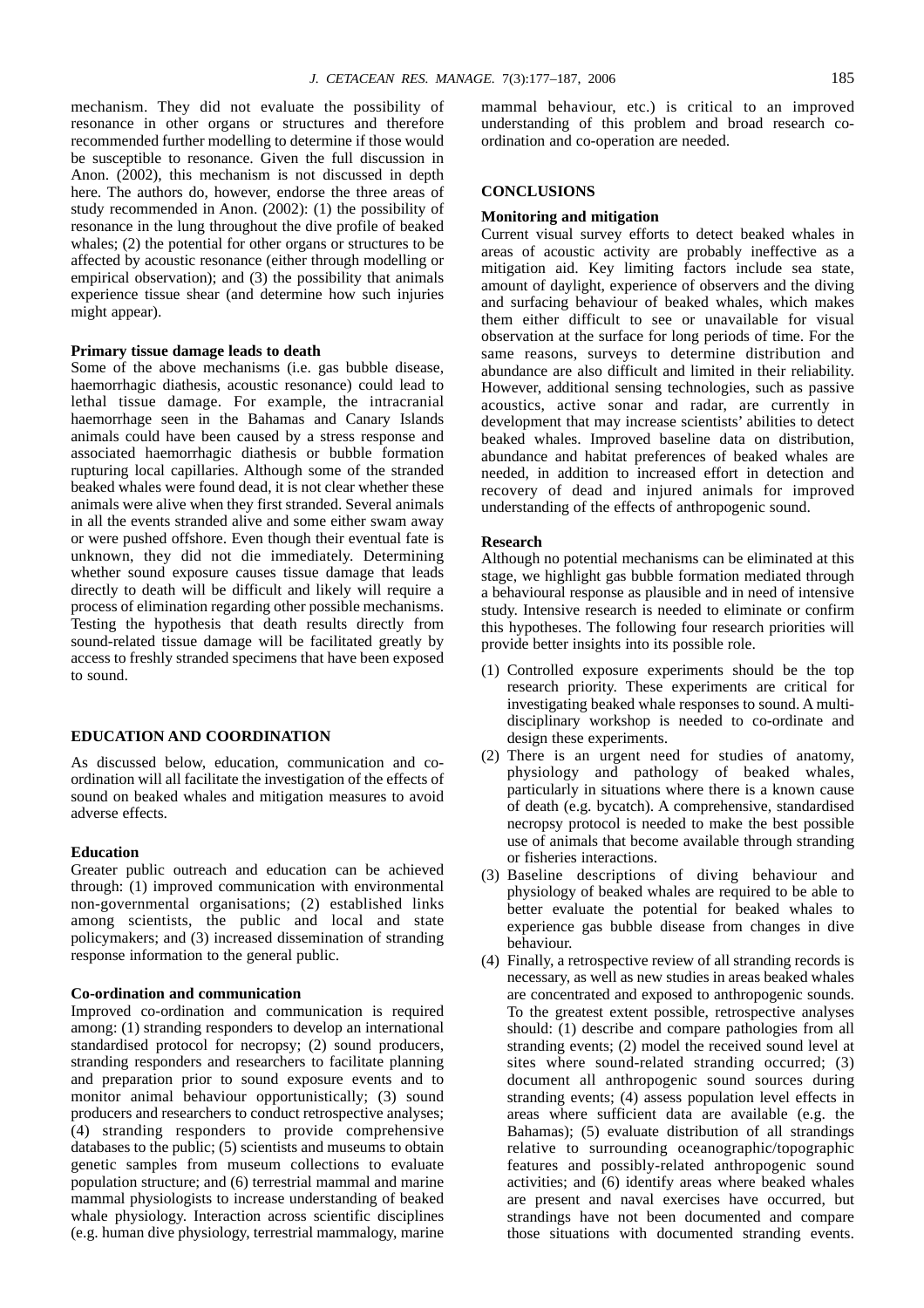Reviews should not interpret lack of strandings as sufficient evidence of no effect, because animals that die offshore may not wash ashore, animals that strand may not remain on the beach for more than one tidal cycle (Taylor *et al.*, 2004) and observation effort can vary markedly by location. Furthermore, whether or not strandings occur, activities involving anthropogenic sounds that may affect beaked whales should be documented to identify common features of habitat, species present or involved and acoustic properties to facilitate management and mitigation of such activities.

Understanding and evaluating potential mechanisms will aid managers in knowing when, where and how to best mitigate interactions between anthropogenic sound and beaked whales. The interdisciplinary approach of the workshop greatly facilitated exchanges of knowledge among scientists of disparate disciplines. The importance of interdisciplinary co-ordination and communication in solving this environmental problem cannot be overemphasised.

## **ACKNOWLEDGMENTS**

This paper is dedicated to the memory of Dr. Edward Thalmann (1945-2004), a pioneer in human diving physiology, without whose input at the workshop, critical linkages would not have been possible. Presentations by P. Tyack, A. Fernández and L. Crum significantly assisted the progress of the meeting. Alyssa Campbell and Suzanne Montgomery provided logistical support for the MMC workshop. Drafts of the report were improved by Alex Costidis, Andrew Wright and David Cottingham. Lee Langstaff provided crucial facilitation advice at the workshop. The workshop was funded by the US Marine Mammal Commission.

#### **REFERENCES**

- Anon. 2001. Joint interim report on the Bahamas marine mammal stranding event of 15-16 March 2000 (December 2001). NOAA unpublished report. 59pp. [Available at *http://www.nmfs.noaa.gov/ pro\_tres/overview/Interim\_Bahamas\_Report.pdf*].
- Anon. 2002. Report of the workshop on acoustic resonance as a source of tissue trauma in cetaceans, 24 and 25 April 2002, Silver Spring, MD. US Department of Commerce, National Oceanic and Atmospheric Administration, National Marine Fisheries Service. 19pp. [Available at *http://www.nmfs.noaa.gov/pro\_tres/readingrm/ MMSURTASS/Res\_Wkshp\_Rpt\_Fin.pdf*].
- Baird, R.W., McSweeney, D.J., Ligon, A.D. and Webster, D.L. 2004. Tagging feasibility and diving of Cuvier's beaked whales (*Ziphius cavirostirs*) and Blainville's beaked whales (*Mesoplodon densirostris*) in Hawaii. SWFSC Admin. Report prepared under Order No. AB133F-03-SE-0986 to the Hawaii Wildlife Fund, Volcano, HI. 15pp. [Available from: *swfsc.nmfs.noaa.gov*].
- Balcomb, K.C. and Claridge, D.E. 2001. Mass whale mortality: US Navy exercises cause strandings. *Bahamas Journal of Science* 8(2):1- 12.
- Barlow, J. and Gisiner, R. 2006. Mitigating, monitoring and assessing the effects of anthropogenic sound on beaked whales. *J. Cetacean Res. Manage.* 7(3):This volume.
- Barlow, J., Ferguson, M., Perrin, W.F., Ballance, L., Gerrodette, T., Joyce, G., MacLeod, C.D., Mullin, K., Palka, D.L. and Waring, G. 2006. Abundance and densities of beaked and bottlenose whales (family Ziphiidae). *J. Cetacean Res. Manage.* 7(3):This volume.
- Brownell, R.L., Yamada, T., Mead, J.G. and van Helden, A.L. 2004. Mass strandings of Cuvier's beaked whales in Japan: US Naval acoustic link? Paper SC/56/E37 presented to the IWC Scientific Committee, July 2004, Sorrento, Italy. 10pp. [Plus addendum]. [Paper available from the Office of this Journal].
- Crum, L.A. and Mao, Y. 1996. Acoustically enhanced bubble growth at low frequencies and its implications for human diver and marine mammal safety. *J. Acoust. Soc. Am.* 99:2898-907.
- Crum, L.A., Bailey, M.R., Guan, J., Hilmo, P.R., Kargl, S.G., Matula, T.J. and Sapazhnikov, O.A. 2005. Monitoring bubble growth in supersaturated blood and tissue *ex vivo* and the relevance to marine mammal bioeffects. *Acoustic Research Letters Online* 6(3):214-20.
- D'Amico, A. and Verboom, W. 1998. Summary record and report of the SACLANTCEN Bioacoustics, Marine Mammal Policy, and Mitigation Procedures Panels, 15-19 June 1998. SACLANTCEN Marine Mammal Environmental Policy and SACLANTCEN Marine Mammal and Human Divers: Risk Mitigation Rules. SACLANTCEN M-133, SACLANCT Undersea Research Center, La Spezia, Italy. 128pp.
- Davis, R.W., Castellini, M.A., Kooyman, G.L. and Maue, R. 1983. Renal glomerular filtration rate and hepatic blood flow during voluntary diving in Weddell seals. *Am. J. Physiol.* 245:R743-8.
- D'Spain, G.D., D'Amico, A. and Fromm, D.M. 2006. Properties of underwater sound fields during some well documented beaked whale mass stranding events. *J. Cetacean Res. Manage.* 7(3):This volume.
- Evans, P.G.H. and Miller, L.A. 2004. Proceedings of the Workshop on Active Sonar and Cetaceans, Las Palmas, Gran Canaria, 8 March 2003. *ECS Newsletter* 42(Special Issue):78pp.
- Falke, K.J., Hill, R.D., Qvist, J., Schneider, R.C., Guppy, M., Liggins, G.C., Lochachka, P.W., Elliot, R.E. and Zapol, W.M. 1985. Seal lung collapse during free diving: evidence from arterial nitrogen tensions. *Science* 229:556-8.
- Federal Register. 2003. Small takes of marine mammals incidental to specified activities: marine seismic testing in the northern Gulf of Mexico. *Federal Register Notice* 68(70):17773-83.
- Federal Register. 2004. Small takes of marine mammals incidental to specified activities: marine seismic survey on the Blanco Fracture Zone in the northeastern Pacific Ocean. *Federal Register Notice* 69(109):31792-806.
- Ferguson, M.C., Barlow, J., Reilly, S.B. and Gerrodette, T. 2006. Predicting Cuvier's (*Ziphius cavirostris*) and *Mesoplodon* beaked whale population density from habitat characteristics in the eastern tropical Pacific Ocean. *J. Cetacean Res. Manage.* 7(3):This volume.
- Fernandez, A. 2004. Pathological findings in stranded beaked whales during the naval military manoeuvers near the Canary Islands. *ECS Newsletter* 42(Special Issue):37-40.
- Fernandez, A., Arbelo, M., Deaville, R., Patterson, I.A.P., Catsro, P., Baker, J.R., Degollada, E., Ross, H.M., Herraez, P., Pocknell, A.M., Rodriguez, F., Howie, F.E., Espinosa, A., Reid, R.J., Jaber, J.R., Martin, V., Cunningham, A.A. and Jepson, P.D. 2004. Beaked whales, sonar and decompression sickness. *Nature* 428(6984):U1-2.
- Fernández, A., Edwards, J.F., Rodriguez, F., Espinosa de los Monteros, A., Herraez, P., Castro, P., Jaber, J.R., Martin, V. and Arbelo, M. 2005. 'Gas and fat embolic syndrome' involving a mass stranding of beaked whales (family Ziphiidae) exposed to anthropogenic sonar signals. *Vet. Pathol.* 42:446-57.
- Field, C.L., Walker, N.A. and Tablin, F. 2001. Northern elephant seals platelets: analysis of shape change and response to platelet agonists. *Thrombocyte Research* 101(4):267-77.
- Frantzis, A. 1998. Does acoustic testing strand whales? *Nature* 392(6671):29.
- Freitas, L. 2004. The stranding of three Cuvier's beaked whales *Ziphius caviostris* in Madeira archipelago – May 2000. *ECS Newsletter* 42(Special Issue):28-32.
- Geraci, J.R. and Lounsbury, V.J. 1993. *Marine Mammals Ashore A Field Guide For Strandings*. Texas A&M Sea Grant Publication, Galveston, Texas, USA. i-xi+305pp.
- Gulland, F.M.D., Werner, L., O'Neill, S., Lowenstine, L., Trupkiewicz, J., Smith, D., Royal, B. and Strubel, I. 1996. Baseline coagulation assay values for northern elephant seals (*Mirounga angustirostris*), and the diagnosis of a case of disseminated intravascular coagulation in this species. *J. Wildl. Dis.* 32:536-40.
- Harrison, R.J. and Tomlinson, D.W. 1956. Observations of the venous system in certain pinnepedia and cetacea. *Proc. Zool. Soc. Lond.*  $126:205-33$ .
- Hart, R.G., Boop, B.S. and Anderson, D.C. 1995. Oral anticoagulants and intracranial hemorrhage. *Stroke* 26:1471-7.
- Hooker, S.K. and Baird, R.W. 1999. Deep-diving behaviour of the northern bottlenose whale, *Hyperoodon ampullatus* (Cetacea: Ziphiidae). *Proc. R. Soc. Lond. Ser. B.* 266:671-6.
- Houser, D.S., Howard, R. and Ridgway, S. 2001. Can diving-induced tissue nitrogen supersaturation increase the chance of acoustically driven bubble growth in marine mammals? *J. Theor. Biol.* 213:183- 95.
- Jepson, P.D., Arbelo, M., Deaville, R., Patterson, I.A.P., Castro, P., Baker, J.R., Degollada, E., Ross, H.M., Herraez, P., Pocknell, A.M., Rodriguez, F., Howiell, F.E., Espinosa, A., Reid, R.J., Jaber, J.R., Martin, V., Cunningham, A.A. and Fernández, A. 2003. Gas-bubble lesions in stranded animals: Was sonar responsible for a spate of